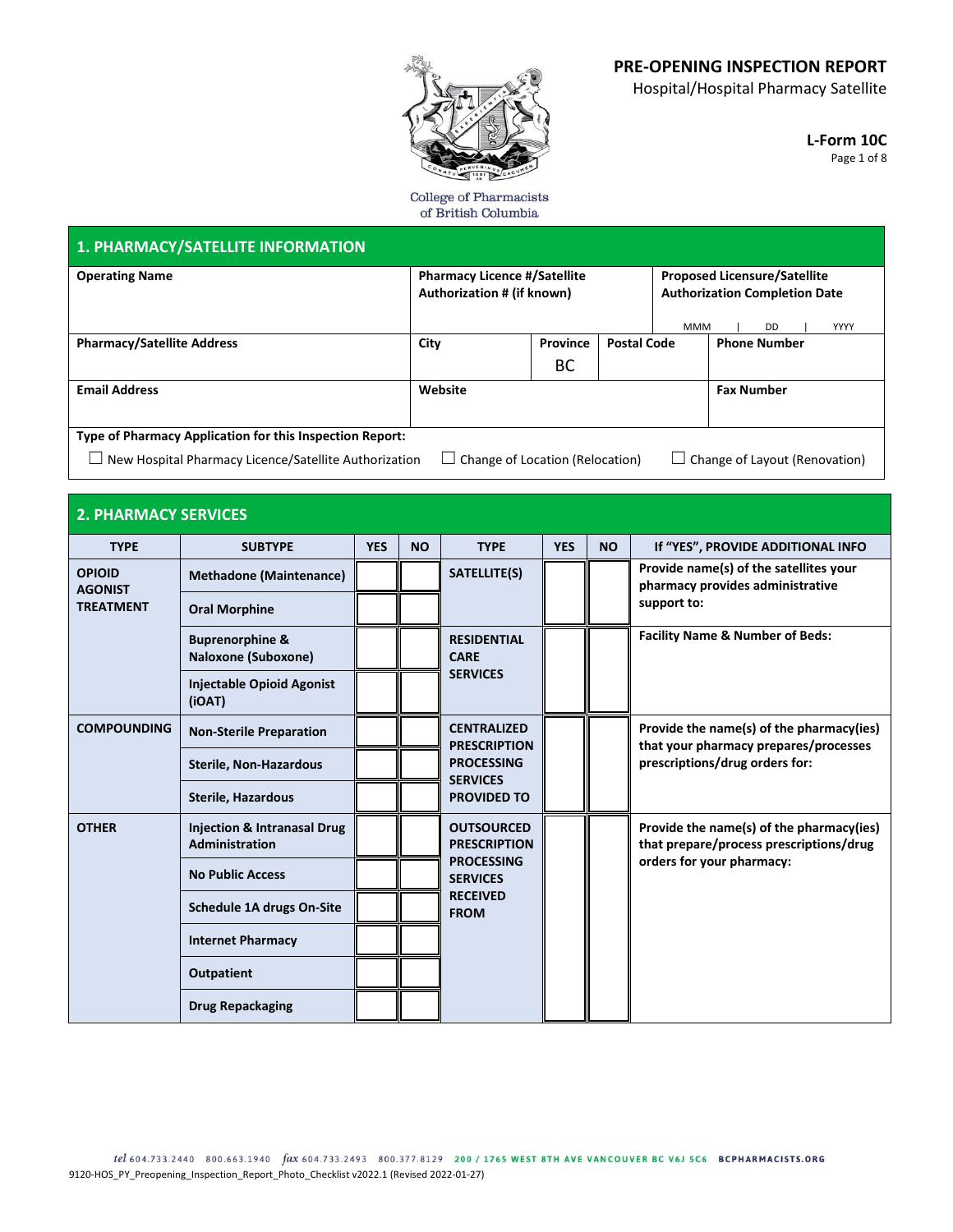

Hospital/Hospital Pharmacy Satellite

**L-Form 10C** Page 2 of 8

| <b>3. HOURS OF OPERATION</b> |            |            |            |            |            |            |            |             |
|------------------------------|------------|------------|------------|------------|------------|------------|------------|-------------|
| <b>TYPE</b>                  | <b>MON</b> | <b>TUE</b> | <b>WED</b> | <b>THU</b> | <b>FRI</b> | <b>SAT</b> | <b>SUN</b> | <b>STAT</b> |
| <b>Pharmacy Hours</b>        |            |            |            |            |            |            |            |             |

### **4. PHARMACY ROSTER\***

| <b>STAFF</b>   | <b>REGISTRATION #</b> | <b>FIRST NAME/INFORMAL NAME</b> | <b>LAST NAME</b> | <b>REGISTRATION CLASS</b>  |
|----------------|-----------------------|---------------------------------|------------------|----------------------------|
| Pharmacy       |                       |                                 |                  | $\boxtimes$ Pharmacist     |
| <b>Manager</b> |                       |                                 |                  |                            |
| Staff #1       |                       |                                 |                  | $\Box$ Pharmacist          |
|                |                       |                                 |                  | $\Box$ Pharmacy Technician |
| Staff #2       |                       |                                 |                  | $\Box$ Pharmacist          |
|                |                       |                                 |                  | $\Box$ Pharmacy Technician |
| Staff #3       |                       |                                 |                  | $\Box$ Pharmacist          |
|                |                       |                                 |                  | $\Box$ Pharmacy Technician |
| Staff #4       |                       |                                 |                  | $\Box$ Pharmacist          |
|                |                       |                                 |                  | $\Box$ Pharmacy Technician |
| Staff #5       |                       |                                 |                  | $\Box$ Pharmacist          |
|                |                       |                                 |                  | $\Box$ Pharmacy Technician |

\*Use a separate page if more space is needed

| <b>Last Name</b>                                                                                                                                                                                                                                                                                                                                                                                                                                                                                                                                                                                                                                                                                                                                                                                                                                              | <b>First Name</b>                             |                                             |  |  |  |  |  |  |  |  |
|---------------------------------------------------------------------------------------------------------------------------------------------------------------------------------------------------------------------------------------------------------------------------------------------------------------------------------------------------------------------------------------------------------------------------------------------------------------------------------------------------------------------------------------------------------------------------------------------------------------------------------------------------------------------------------------------------------------------------------------------------------------------------------------------------------------------------------------------------------------|-----------------------------------------------|---------------------------------------------|--|--|--|--|--|--|--|--|
|                                                                                                                                                                                                                                                                                                                                                                                                                                                                                                                                                                                                                                                                                                                                                                                                                                                               |                                               | <b>Completion Date</b>                      |  |  |  |  |  |  |  |  |
|                                                                                                                                                                                                                                                                                                                                                                                                                                                                                                                                                                                                                                                                                                                                                                                                                                                               |                                               | YYYY<br><b>MMM</b><br>DD                    |  |  |  |  |  |  |  |  |
| <b>Relationship to the Pharmacy</b>                                                                                                                                                                                                                                                                                                                                                                                                                                                                                                                                                                                                                                                                                                                                                                                                                           |                                               |                                             |  |  |  |  |  |  |  |  |
| College Inspector<br><b>Pharmacy Manager</b><br>$\perp$ Authorized Representative (Registrant)<br>Authorized Representative (Non-Registrant)                                                                                                                                                                                                                                                                                                                                                                                                                                                                                                                                                                                                                                                                                                                  |                                               |                                             |  |  |  |  |  |  |  |  |
| <b>Email Address of the Person Named Above</b>                                                                                                                                                                                                                                                                                                                                                                                                                                                                                                                                                                                                                                                                                                                                                                                                                | <b>Phone Number of the Person Named Above</b> | <b>Fax Number of the Person Named Above</b> |  |  |  |  |  |  |  |  |
| I hereby declare that the information provided above including the accompanying digital evidence is current, true and correct to the best of my knowledge.<br>If any of the above information is found to be false, untrue, misleading or misrepresenting, I am aware that I may be referred to the College's Application<br>Committee and/or Inquiry Committee and the pharmacy licence may not be issued.                                                                                                                                                                                                                                                                                                                                                                                                                                                   |                                               |                                             |  |  |  |  |  |  |  |  |
| Signature                                                                                                                                                                                                                                                                                                                                                                                                                                                                                                                                                                                                                                                                                                                                                                                                                                                     |                                               | Date                                        |  |  |  |  |  |  |  |  |
|                                                                                                                                                                                                                                                                                                                                                                                                                                                                                                                                                                                                                                                                                                                                                                                                                                                               |                                               | <b>MMM</b><br>DD<br>YYYY                    |  |  |  |  |  |  |  |  |
| The College collects personal information on this application form to process the application and administer the College's related activities. The collection of this information is authorized under section 26(c) of the Fre<br>Information and Protection of Privacy Act (the Act). The College is authorized to use this information as per section 32(a) of the Act and may also disclose information in other circumstances when authorized by the Act or<br>legislation. Further information regarding the collection, use and disclosure of personal information can be found in the privacy policy posted on the College website: https://www.bcpharmacists.org/privacy. Should you have<br>questions about the collection, use or disclosure of this information, please contact our Privacy Officer at: privacy@bcpharmacists.org or 778-330-0969. |                                               |                                             |  |  |  |  |  |  |  |  |
| <b>CPBC USE ONLY</b>                                                                                                                                                                                                                                                                                                                                                                                                                                                                                                                                                                                                                                                                                                                                                                                                                                          |                                               |                                             |  |  |  |  |  |  |  |  |
|                                                                                                                                                                                                                                                                                                                                                                                                                                                                                                                                                                                                                                                                                                                                                                                                                                                               |                                               |                                             |  |  |  |  |  |  |  |  |
|                                                                                                                                                                                                                                                                                                                                                                                                                                                                                                                                                                                                                                                                                                                                                                                                                                                               |                                               |                                             |  |  |  |  |  |  |  |  |
|                                                                                                                                                                                                                                                                                                                                                                                                                                                                                                                                                                                                                                                                                                                                                                                                                                                               |                                               |                                             |  |  |  |  |  |  |  |  |
|                                                                                                                                                                                                                                                                                                                                                                                                                                                                                                                                                                                                                                                                                                                                                                                                                                                               |                                               |                                             |  |  |  |  |  |  |  |  |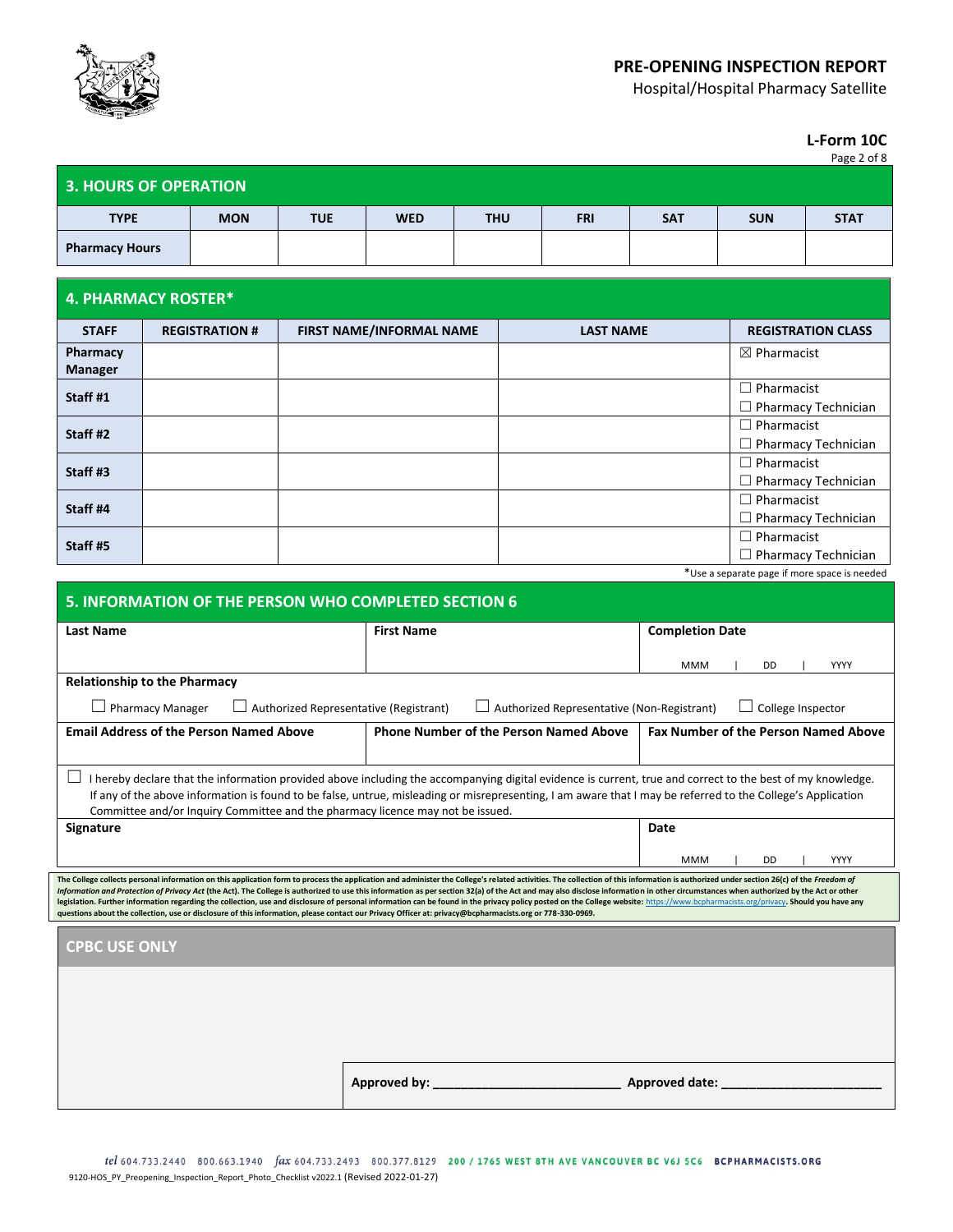

Hospital/Hospital Pharmacy Satellite

**L-Form 10C**

Page 3 of 8

### **6. PRE-OPENING/CHANGE OF LAYOUT INSPECTION**

**Confirm whether your pharmacy/satellite complies with each of the following requirements. If compliant, mark "Yes" under the "Compliant" column. If not applicable, enter "N/A" under the "Compliant" column and provide the reason in the "Comment" column.**

- **For in-person inspections, pharmacy managers may use this form along wit[h Appendix C](http://library.bcpharmacists.org/3_Registration_Licensure/5237-Pharmacy-Licensure-Guide.pdf#page=154) as a self-audit tool.**
- **For digital inspections, submit digital evidence (e.g. photos/videos) using this [Powerpoint template \(Hospital\)](https://www.bcpharmacists.org/library/7_Forms/7-3_Pharmacy/9131-Hospital_Preopening_Inspection_Digital_Evidence_Form.pptx) together with this Inspection Report to the Licensure Department a[t licensure@bcpharmacists.org.](mailto:licensure@bcpharmacists.org)**
- **Digital evidence must be recently produced at the current pharmacy (Change of Layout) or the new pharmacy site (New Pharmacy licence or Change of Location). Digital evidence previously submitted for the same location or any other location is not acceptable. If there are photos that cannot be taken at the site, explain the reasons in the inspection report.**
- **Refer t[o Appendix C](http://library.bcpharmacists.org/3_Registration_Licensure/5237-Pharmacy-Licensure-Guide.pdf#page=154) of the** *Pharmacy Licensure Guide* **for more information (e.g. requirements and recommended content for digital evidence).**
- **If you are completing a change in layout, only provide digital evidence for the sections with an asterisk "\*"**

### External to Dispensary\*

| #  | <b>Item</b>                                                                                                                                                                                                                                                                                     | <b>Compliant</b> | <b>Comment</b> | <b>CPBC Use</b> |
|----|-------------------------------------------------------------------------------------------------------------------------------------------------------------------------------------------------------------------------------------------------------------------------------------------------|------------------|----------------|-----------------|
| 1a | Separate Injection Room for iOAT OR<br>N/A<br>Stainless steel table<br>1.<br>Chair<br>2.<br>Secure container for sharps<br>З.<br>Sink<br>4.<br>5.<br>Soap<br><b>Hand sanitizer</b><br>6.<br>Antiseptic cleaning wipes<br>7.<br>Paper towel in a dispenser<br>8.<br><b>Security Camera</b><br>9. |                  |                |                 |

### Dispensary\*

| $\#$           | <b>Item</b>                                              | <b>Compliant</b> | <b>Comment</b> | <b>CPBC Use</b> |
|----------------|----------------------------------------------------------|------------------|----------------|-----------------|
| 2a             | Placeholder for pharmacy licence                         |                  |                |                 |
| 2 <sub>b</sub> | Dispensary area                                          |                  |                |                 |
| 2c             | Bulk or batch packaging area                             |                  |                |                 |
| 2d             | <b>Computer terminals for prescription</b><br>processing |                  |                |                 |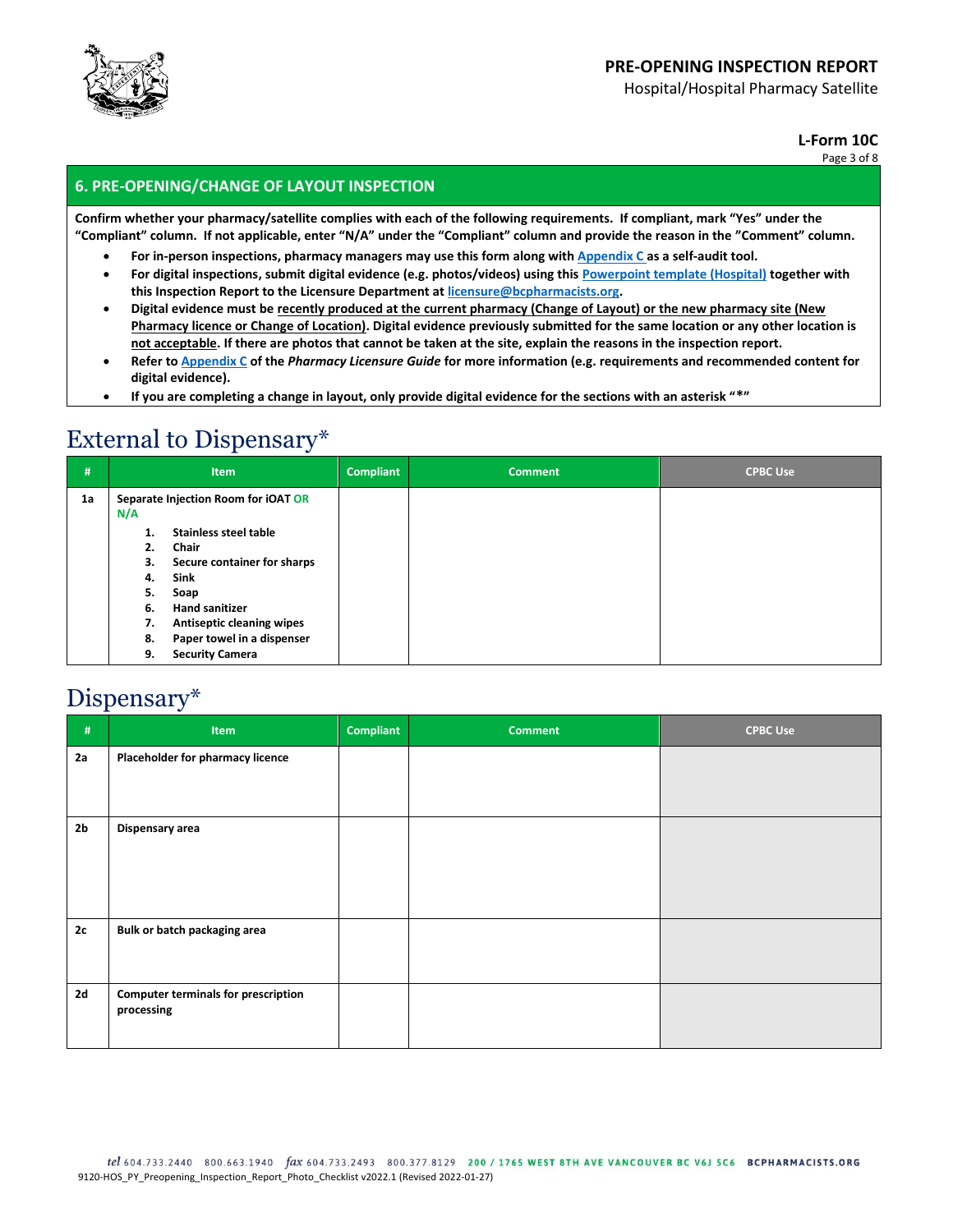

Hospital/Hospital Pharmacy Satellite

#### **L-Form 10C**

Page 4 of 8

## Security\*

| $\#$           | ◡<br>Item                                                                                            | <b>Compliant</b> | <b>Comment</b>        | <b>CPBC Use</b> |
|----------------|------------------------------------------------------------------------------------------------------|------------------|-----------------------|-----------------|
| 3a             | Narcotic storage equipment                                                                           |                  |                       |                 |
| 3 <sub>b</sub> | <b>Security system</b>                                                                               |                  | Describe system used: |                 |
| 3c             | After hours services:<br>Locked cabinet OR<br>$\mathbf{L}$<br>Other secure enclosure (describe)<br>ப |                  |                       |                 |

### Equipment and References\*

| #  | <b>Item</b>                                                                                                                                                                                                                  | <b>Compliant</b> | <b>Comment</b> | <b>CPBC Use</b> |
|----|------------------------------------------------------------------------------------------------------------------------------------------------------------------------------------------------------------------------------|------------------|----------------|-----------------|
| 4a | <b>Equipment (Cold Chain)</b><br>Refrigerator<br>1.<br><b>Digital thermometer</b><br>2.<br>3.<br>Temperature log                                                                                                             |                  |                |                 |
| 4b | <b>Equipment (Electronic Recordkeeping)</b><br>Device for inputting/creating<br>1.<br>coloured electronic records<br>(eg. Scanner)<br>Backed up storage area<br>2.<br>OR $N/A$ = Not storing prescriptions<br>electronically |                  |                |                 |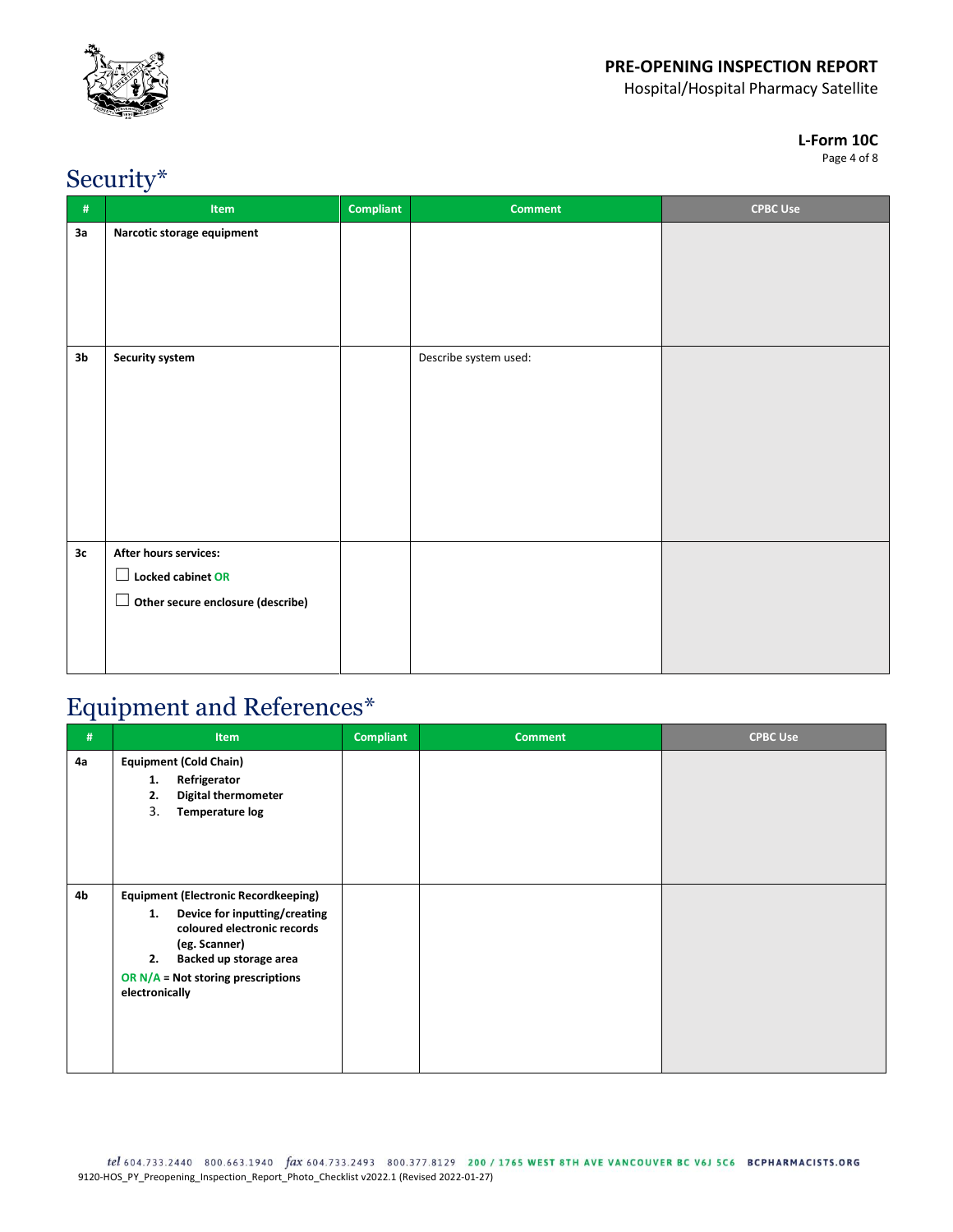

Hospital/Hospital Pharmacy Satellite

### **L-Form 10C**

| #  | Item                                                                                                                                                                                                                                                                                                                                                                                                                                                                                                          | <b>Compliant</b> | <b>Comment</b>             | rage 5 01 o<br><b>CPBC Use</b> |
|----|---------------------------------------------------------------------------------------------------------------------------------------------------------------------------------------------------------------------------------------------------------------------------------------------------------------------------------------------------------------------------------------------------------------------------------------------------------------------------------------------------------------|------------------|----------------------------|--------------------------------|
| 4с | <b>Equipment and Supplies (iOAT)</b><br>Needles for patient self-<br>1.<br>injection<br><b>Tourniquets</b><br>2.<br><b>Alcohol swabs</b><br>3.<br><b>Bandages</b><br>4.<br><b>Cotton swabs</b><br>5.<br>Naloxone and related<br>6.<br>supplies<br><b>Breathalyzer</b><br>7.<br><b>Pulse oximeter</b><br>8.<br>9.<br><b>Blood pressure monitor</b><br>10.<br>Oxygen<br>Bag valve mask<br>11.<br><b>Disinfectant</b><br>12.<br>Injectable Hydromorphone<br>13.<br><b>Part-Fill Accountability Log</b><br>OR N/A |                  |                            |                                |
| 4d | <b>References</b>                                                                                                                                                                                                                                                                                                                                                                                                                                                                                             |                  | List references available: |                                |

# Medication Administration Record

| #  | <b>Item</b>                                   | <b>Compliant</b> | <b>Comment</b> | <b>CPBC Use</b> |
|----|-----------------------------------------------|------------------|----------------|-----------------|
| 5a | <b>Medication administration record (MAR)</b> |                  |                |                 |
|    |                                               |                  |                |                 |
|    |                                               |                  |                |                 |
|    |                                               |                  |                |                 |

# Confidentiality

| #  | <b>Item</b>                                     | <b>Compliant</b> | <b>Comment</b> | <b>CPBC Use</b> |
|----|-------------------------------------------------|------------------|----------------|-----------------|
| 6а | Shredder OR                                     |                  |                |                 |
|    | Contract with a document<br>destruction company |                  |                |                 |
| 6b | Offsite storage contract<br>OR N/A              |                  |                |                 |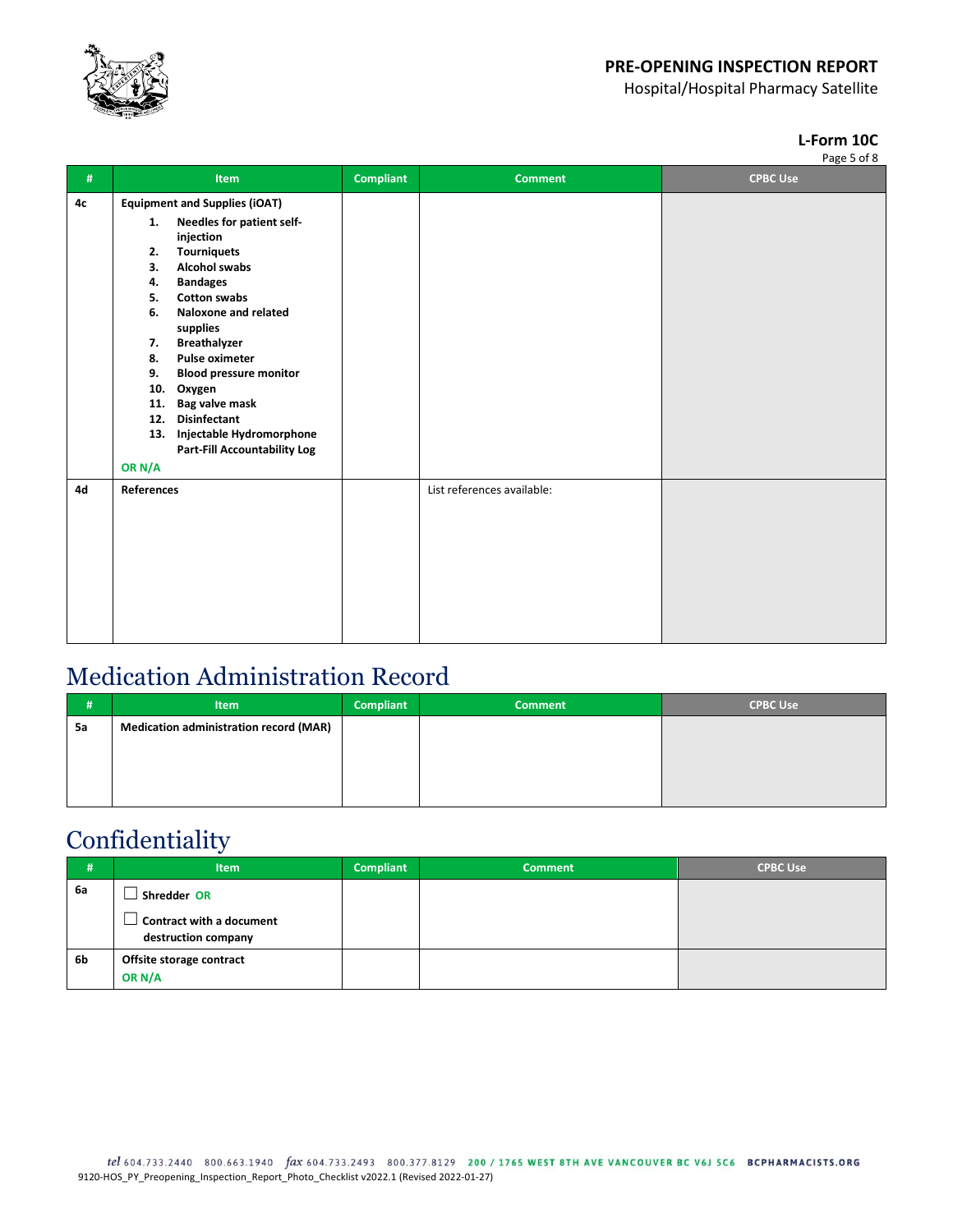![](_page_5_Picture_0.jpeg)

Hospital/Hospital Pharmacy Satellite

#### **L-Form 10C**

Page 6 of 8

### Inventory Management\*

| #  | ັ<br>$\tilde{\phantom{a}}$<br><b>Item</b>        | <b>Compliant</b> | <b>Comment</b> | <b>CPBC Use</b> |
|----|--------------------------------------------------|------------------|----------------|-----------------|
| 7а | Drug receiving area                              |                  |                |                 |
| 7b | Storage area for non-usable and expired<br>drugs |                  |                |                 |
| 7с | Hazardous drugs storage area<br>OR N/A           |                  |                |                 |
| 7d | Storage area for sample drugs OR N/A             |                  |                |                 |

## Dispensed Products

| #  | Item                                                                                                      | <b>Compliant</b> | <b>Comment</b> | <b>CPBC Use</b> |
|----|-----------------------------------------------------------------------------------------------------------|------------------|----------------|-----------------|
| 8a | Drug packaging                                                                                            |                  |                |                 |
|    |                                                                                                           |                  |                |                 |
| 8b | Drug container label                                                                                      |                  |                |                 |
| 8c | Inpatient prescription labels                                                                             |                  |                |                 |
| 8d | <b>Outpatient prescription labels</b><br>1. Single-entity product<br>2. Multiple-entity product<br>OR N/A |                  |                |                 |
| 8e | Inpatient pass and emergency<br>department take-home drug labels                                          |                  |                |                 |
| 8f | Filling supplies (e.g. vials and bottles<br>including caps)                                               |                  |                |                 |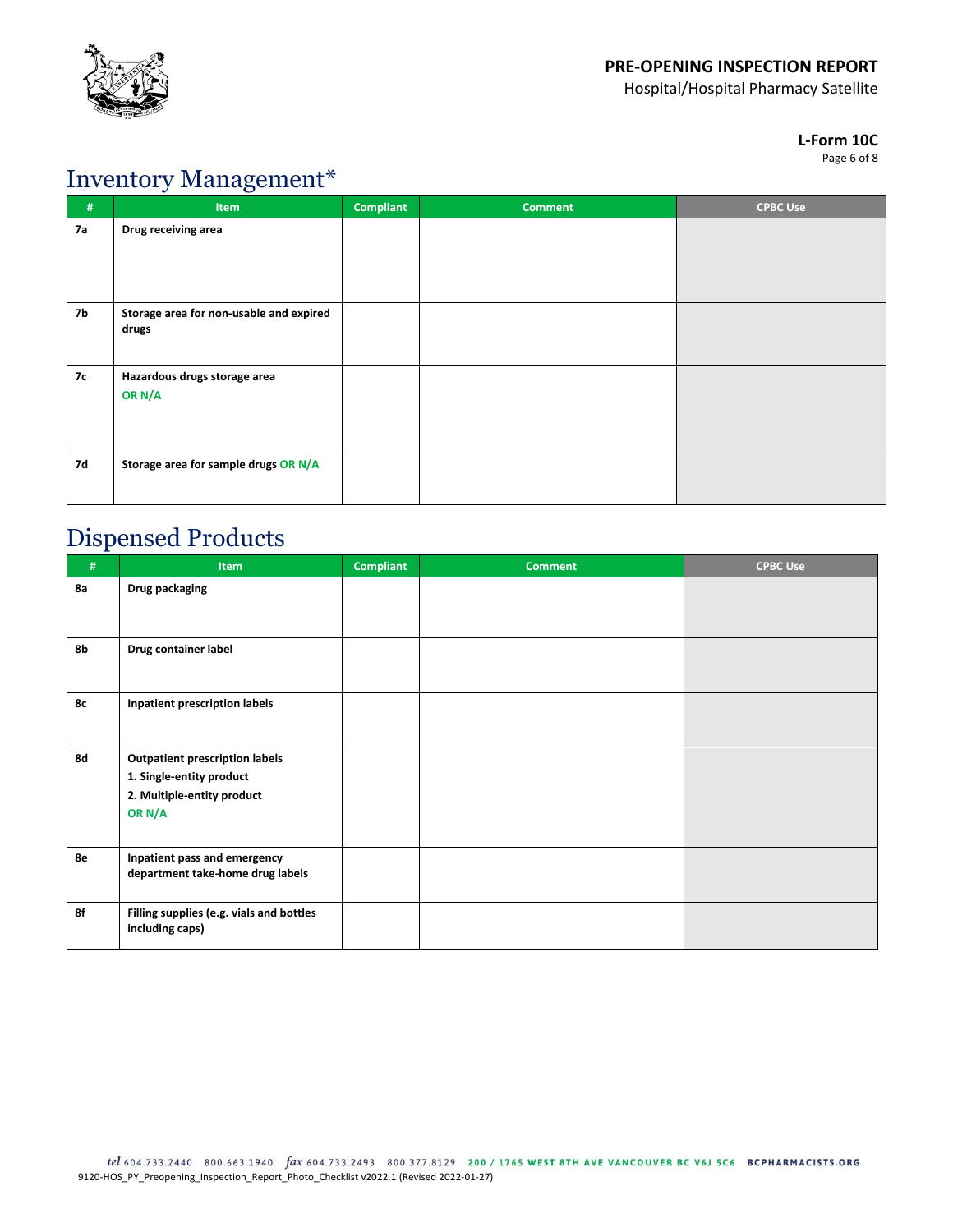![](_page_6_Picture_0.jpeg)

Hospital/Hospital Pharmacy Satellite

**L-Form 10C** Page 7 of 8

# Hazardous & Non-Hazardous Sterile Compounding\*

**Pharmacies that compound sterile preparations must fully adopt NARPA's model standards for hazardous and non-hazardous sterile compounding by July 2022. The standards includ[e Model Standards for Pharmacy Compounding of Non-hazardous Sterile Preparations](http://napra.ca/sites/default/files/2017-09/Mdl_Stnds_Pharmacy_Compounding_NonHazardous_Sterile_Preparations_Nov2016_Revised_b.pdf) an[d Model Standards for Pharmacy](https://napra.ca/sites/default/files/2017-09/Mdl_Stnds_Pharmacy_Compounding_Hazardous_Sterile_Preparations_Nov2016_Revised_b.pdf)  [Compounding of Hazardous Sterile Preparations](https://napra.ca/sites/default/files/2017-09/Mdl_Stnds_Pharmacy_Compounding_Hazardous_Sterile_Preparations_Nov2016_Revised_b.pdf). For more information, visit the College's website at [http://www.bcpharmacists.org/compounding.](http://www.bcpharmacists.org/compounding)**

#### **Select N/A if your pharmacy does not compound sterile preparations.**

| $\#$ | Item                                                                              | <b>Compliant</b> | <b>Comment</b> | <b>CPBC Use</b> |
|------|-----------------------------------------------------------------------------------|------------------|----------------|-----------------|
| 9а   | Sterile compounding area(s)                                                       |                  |                |                 |
|      |                                                                                   |                  |                |                 |
|      |                                                                                   |                  |                |                 |
| 9b   | Anteroom(s) (ISO 8 or 7)                                                          |                  |                |                 |
|      | ISO class 7 (if Hazardous Clean<br>1.<br>room adjacent or shared                  |                  |                |                 |
|      | anteroom between hazardous and                                                    |                  |                |                 |
|      | non-hazardous compounding<br>areas)                                               |                  |                |                 |
|      | 2.<br>ISO class 8 (if only non-hazardous                                          |                  |                |                 |
|      | clean room adjacent)                                                              |                  |                |                 |
| 9c   | Anteroom equipment                                                                |                  |                |                 |
|      | 1.<br><b>Stainless steel sink</b>                                                 |                  |                |                 |
|      | 2.<br>Soap in a dispenser<br>3.<br>Nail picks                                     |                  |                |                 |
|      | 4.<br>Alcohol-based hand rub in a                                                 |                  |                |                 |
|      | dispenser                                                                         |                  |                |                 |
|      | 5.<br>Lint free towels in a dispenser<br>6.<br>Or air hand dryer designed for use |                  |                |                 |
|      | in controlled areas.                                                              |                  |                |                 |
|      | 7.<br>Mirror                                                                      |                  |                |                 |
|      | 8.<br><b>Clock</b><br>9.<br>Cytotoxic waste container (if                         |                  |                |                 |
|      | hazardous compounding area)                                                       |                  |                |                 |
|      | 10. PPE                                                                           |                  |                |                 |
|      | shoe covers,<br>а.<br>b.<br>hair cover,                                           |                  |                |                 |
|      | beard covers,<br>c.                                                               |                  |                |                 |
|      | d.<br>surgical mask,                                                              |                  |                |                 |
|      | non-shedding protective<br>e.<br>gown,                                            |                  |                |                 |
|      | f.<br>non-powdered sterile gloves.                                                |                  |                |                 |
|      |                                                                                   |                  |                |                 |
| 9d   | Non-hazardous sterile compounding<br>clean room (ISO class 7)                     |                  |                |                 |
|      | 1.<br>No water sources<br>2.                                                      |                  |                |                 |
|      | Positive room pressure<br>relative to anteroom                                    |                  |                |                 |
|      | Smooth, impervious, non-porous work<br>surfaces                                   |                  |                |                 |
|      |                                                                                   |                  |                |                 |